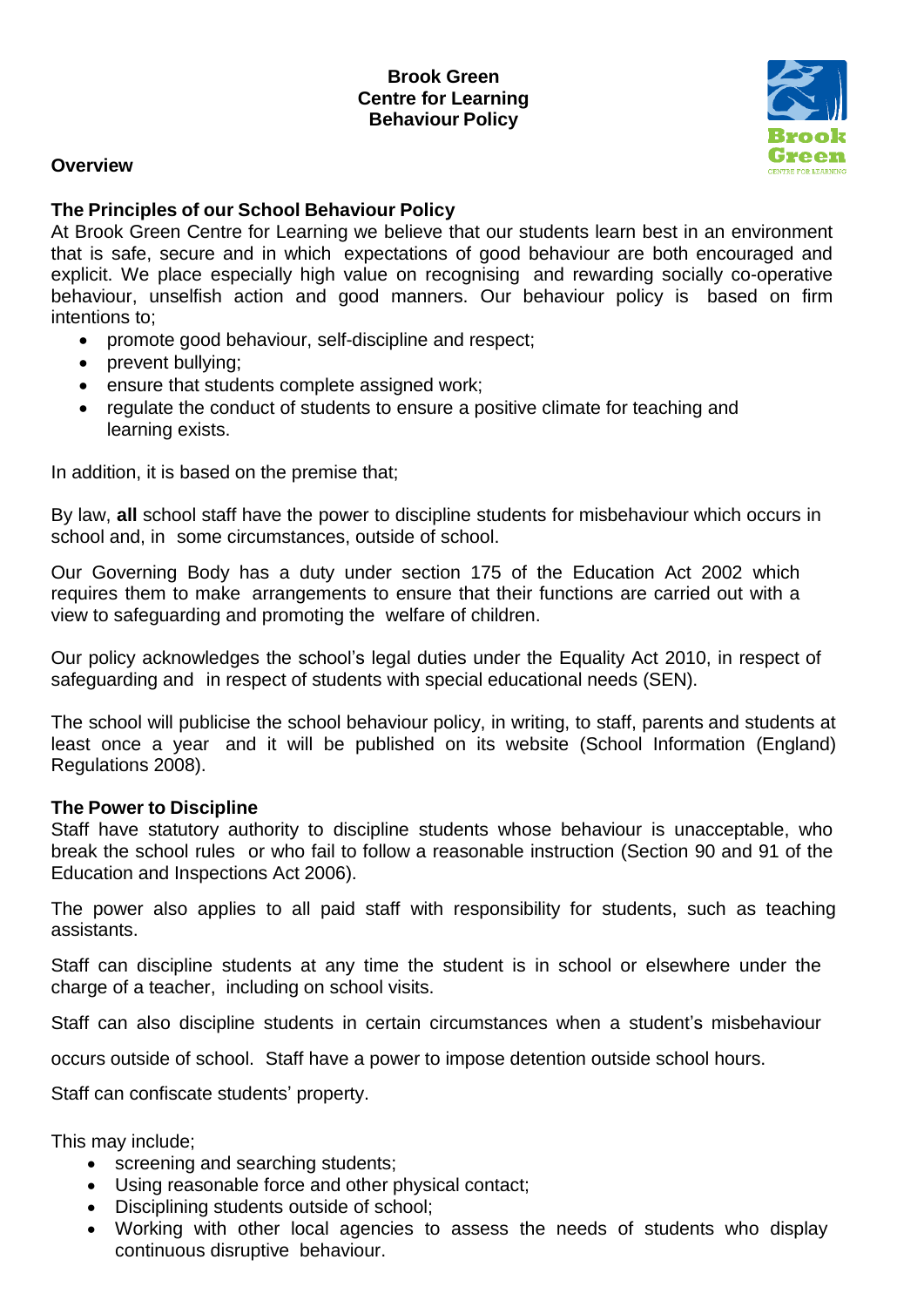### **Our Behaviour Policy**

It is vital that the behaviour policy is well understood by staff, parents and students, and that it is consistently applied. In our policy, the following key aspects of school practice that contribute to improving the quality of student behaviour are identified;

**A consistent approach to behaviour management** that will promote effective practice and help ensure rewards and sanctions are applied fairly and evenly across the school.

**Strong school leadership in positive behaviour management** that will support other staff, students, parents and other agencies.

**Effective Classroom Management** that will ensure a positive climate for learning is in place and behaviours disruptive to other students are minimised.

**Rewards and sanctions** that will act as motivators for good behaviour.

**Strategies for promoting positive behaviour and the teaching of good behaviour** that are common working practice across and beyond the school.

**Staff development and support** that will help ensure all staff feel confident and competent in promoting good behaviour.

**A Pastoral Support Systems for students** that will allow for individual and targeted intervention and attention.

**Liaison with parents and other agencies** that will ensure clear communication of mutual support.

### **Rewarding Good Behaviour**

We praise and reward children for good behaviour in a variety of ways:

- teachers praise and congratulate students;
- teachers give students house points for good work and appropriate traffic lights for their behaviour through Sleuth\*
- each term we nominate a student from each year to be 'Student of the Term'
- each 'Student of the Term' receives a certificate in the school rewards assembly;
- we acknowledge outstanding effort or acts of kindness in school;
- a "traffic lights" system is used to indicate the overall level of individual behaviour at KS3;

\*Sleuth is an electronic behaviour tracking system that records and analyses behaviour. It provides an effective, consistent, whole school system for managing behaviour, positive and negative.

### **Tackling Poor Behaviour**

Staff can discipline students whose conduct falls below the standard which could reasonably be expected of them. This means that if a student misbehaves, breaks a school rule or fails to follow a reasonable instruction the member of staff can impose a sanction on that student.

To be lawful, the punishment (including detentions) must satisfy the following three conditions:

1) The decision to punish a student must be made by a paid member of school staff or a member of staff authorised by the Headteacher;

2) The decision to punish the student and the punishment itself must be made on the school premises or while the student is under the charge of the member of staff; and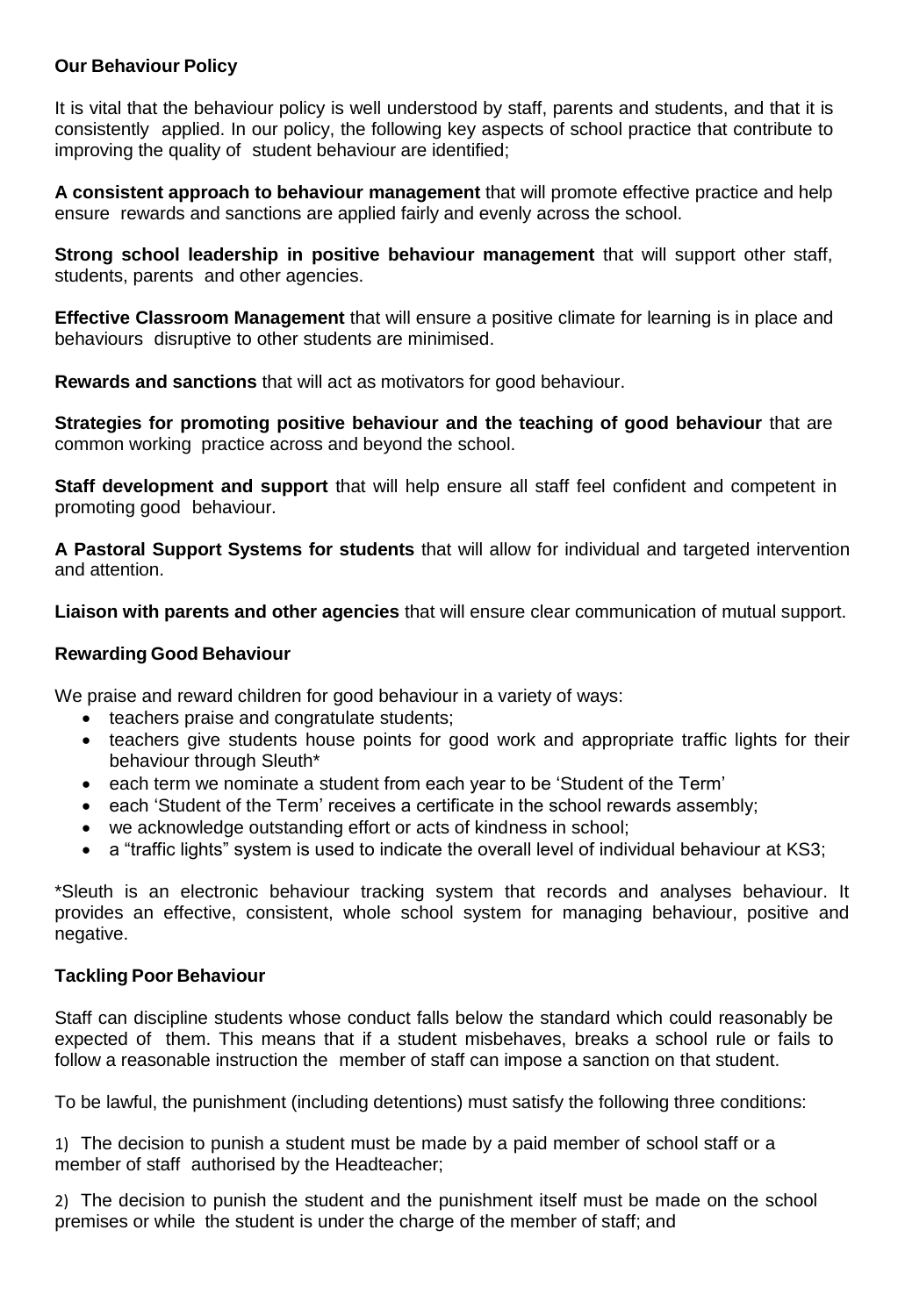3) It must not breach any other legislation (for example in respect of disability, special educational needs, race and other equalities and human rights) and it must be reasonable in all the circumstances.

# **Corporal punishment is illegal in all circumstances.**

A punishment must be proportionate. In determining whether a punishment is reasonable, section 91 of the Education and Inspections Act 2006 says the penalty must be reasonable in all the circumstances and that account must be taken of the student's age, any special educational needs or disability they may have, and any religious requirements affecting them.

The Head teacher may limit the power to apply particular punishments to certain staff and/or extend the power to discipline to adult volunteers, for example to parents who have volunteered to help on a school trip. The school will consider whether the behaviour under review gives cause to suspect that a child is suffering, or is likely to suffer, significant harm. Where this may be the case, school staff should follow the schools' safeguarding policy. They will also consider whether continuing disruptive behaviour might be the result of unmet educational or other needs (such as Autism). At this point, the school should consider whether a multi- agency assessment is necessary.

The school employs a number of sanctions to enforce our school rules, and to ensure a safe and positive learning environment.

- We expect students to listen carefully to instructions in lessons. If they do not do so, we ask them either to move to a place nearer the teacher, or to sit on their own.
- We expect students to try their best in all activities. If they do not do so, we may ask them to redo a task.
- If a student is disruptive in class, the teacher will provide quidance on acceptable behaviour. If a student misbehaves repeatedly, we may isolate the child from the rest of the class with a TLA until s/he calms down, and is in a position to work sensibly again with others. He/she may go to the Inclusion Centre.
- The safety of the children is paramount in all situations. If a student's behaviour endangers the safety of others, the class teacher stops the activity and tries to re-engage the student in conjunction with the teaching and learning assistant.
- If a student threatens, hurts or bullies another student, the class teacher records the incident and the student is sanctioned. If a student repeatedly acts in a way that disrupts or upsets others, the school contacts the parents/carers and seeks an appointment in order to discuss the situation, with a view to improving the behaviour of the child.

If there are incidents of anti-social behaviour, the class teacher discusses these with the whole class during 'tutor time'.

The school does not tolerate bullying of any kind. Every child in the school knows the standard of behaviour that we expect in our school. If we discover that an act of bullying or intimidation has taken place, we act immediately to stop any further occurrences of such behaviour. While it is very difficult to eradicate bullying, we do everything in our power to ensure that all students can attend school free from fear. All serious episodes of bullying are recorded on Sleuth. Please see our Anti-bullying Policy.

### **Classroom Management and Sanctions**

Persistent 'Low-level' disruptive behaviour (shouting out/non-compliance/tapping etc.) can have a major negative impact on the learning environment. It is important, then, that this is tackled quickly and effectively, allowing the lesson to flow. Often, verbal reminders of expectation, classroom re-organisation or diversionary strategies will prove effective.

It is the responsibility of the class teacher to seek to ensure that the school rules are enforced in their class, and that their class behaves in a responsible manner during lesson time following the Traffic Lights System / Sleuth behaviours.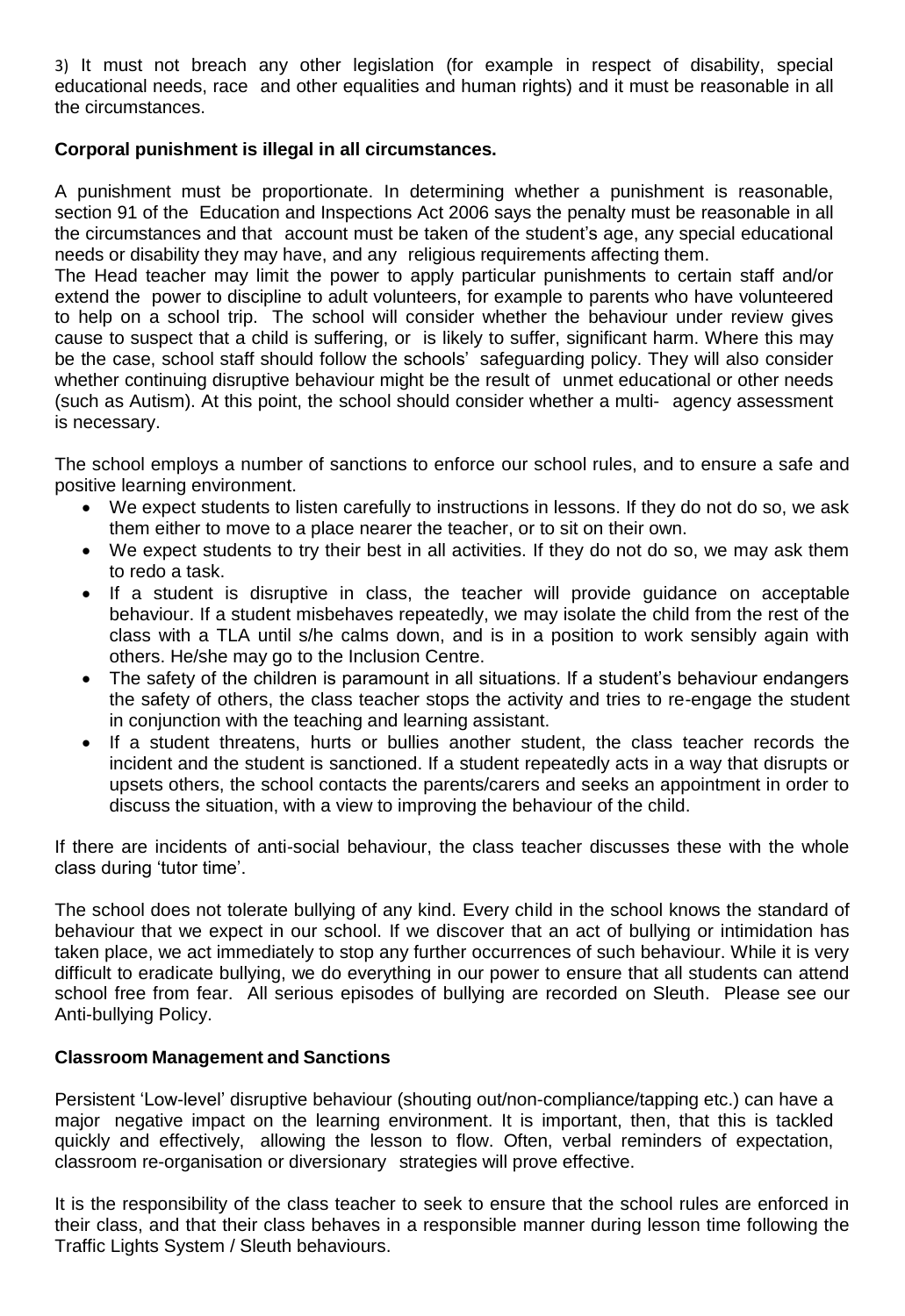The class teachers in our school have high expectations of the students in terms of behaviour, and they strive to ensure that all children are able to work to the best of their ability.

The class teacher treats each student fairly and enforces the classroom code based on respect consistently. The teacher treats all students in their classes with respect and understanding.

Where a student misbehaves in class in the first instance the class teacher deals with this in the normal manner. Where a student repeatedly uses low level misbehaviour to disrupt the class the class teacher will seek help and advice from the tutor. The tutor may also seek advice from the KS3/4 Lead. Parents/Carers will be involved in the process, where necessary, and outside agency support engaged where appropriate.

#### **Fixed-term and permanent exclusions**

Only the Headteacher (or the deputy Headteacher in his/her absence) has the power to exclude a student from school. The Headteacher may exclude a student for one or more fixed periods, for up to 45 days in any one school year. The Headteacher may also exclude a student permanently. It is also possible for the Headteacher to convert a fixed-term exclusion into a permanent exclusion, if the circumstances warrant this. After the  $6<sup>th</sup>$  day of exclusion we have to provide education. After the  $6<sup>th</sup>$  day of a permanent exclusion the Local Authority have to provide education.

If the Headteacher excludes a student, the parents/carers are informed immediately giving reasons for the exclusion. At the same time, the Headteacher makes it clear to the parents/carers that they can, if they wish, appeal against the decision to the governing body. The school informs the parents how to make any such appeal.

The Headteacher informs the LA and the governing body about any permanent exclusion, and about any fixed-term exclusions beyond five days in any one term.

The board of governors itself cannot either exclude a student or extend the exclusion period made by the Headteacher.

The board of governors has a hearings committee which is made up of between three and five members. This committee considers any exclusion appeals on behalf of the governors. When an appeals panel meets to consider an exclusion, they consider the circumstances in which the student was excluded, consider any representation by parents/carers and the LA, and consider whether the student should be reinstated following L.A published guidelines.

If the governors' appeals panel decides that a student should be reinstated, the Headteacher must comply with this ruling.

#### **The role of parents/carers**

The school works collaboratively with parents/carers, so students receive consistent messages about how to behave at home and at school.

We explain our school rules in the home/school agreement, and we expect parents/carers to read these and support them.

We expect parents/carers to support their child's learning, and to co-operate with the school, as set out in the home–school agreement. We try to build a supportive dialogue between the home and the school, and we inform parents/carers immediately if we have concerns about their child's welfare or behaviour.

If the school has to use reasonable sanctions to punish a student, parents/carers should support the actions of the school. If parents/carers have any concern about the way that their child has been treated, they should initially contact the tutor. If the concern remains, they should contact the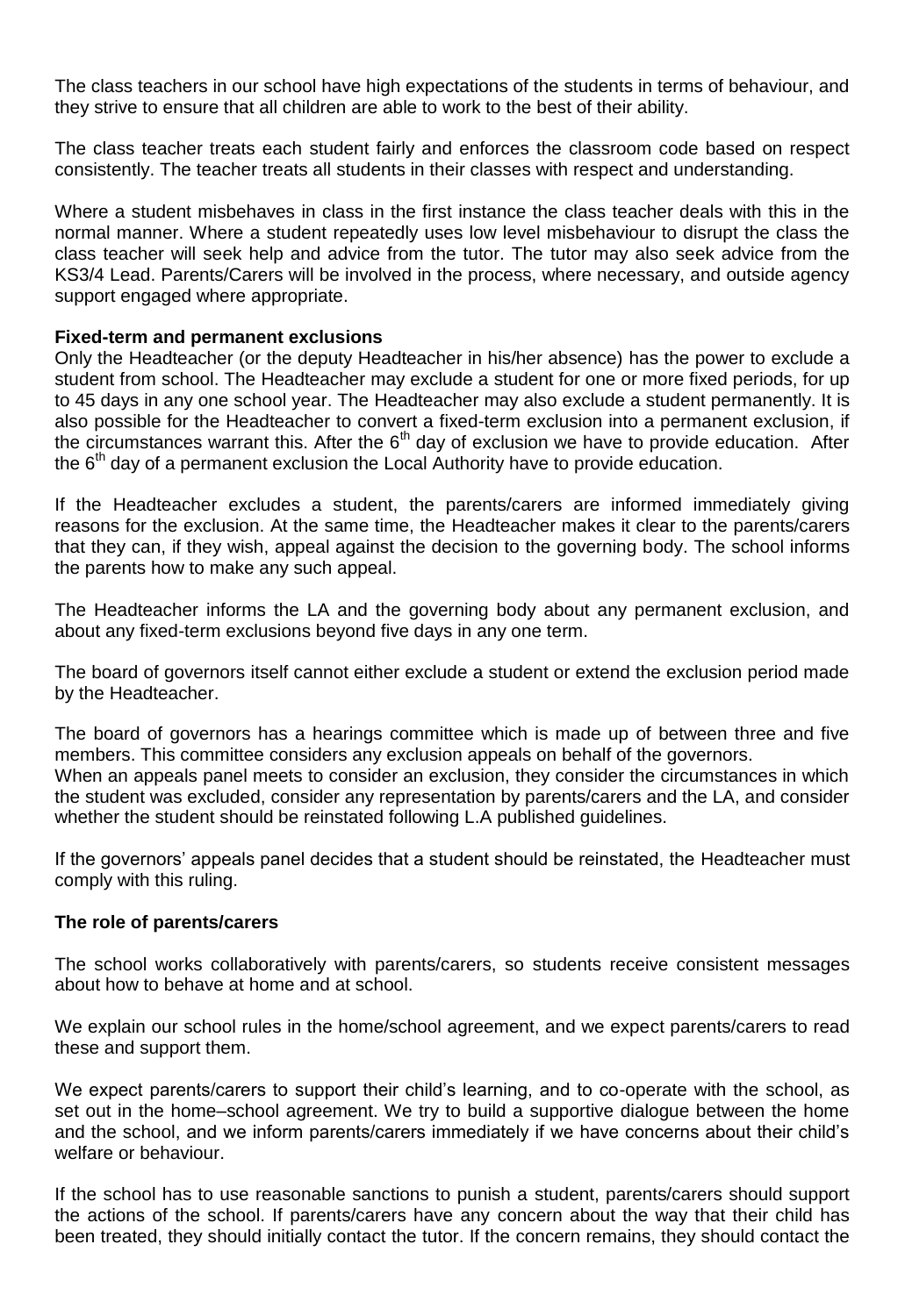KS Lead / Head and if no satisfactory outcome is reached, the school governors. If these discussions cannot resolve the problem, a formal grievance or appeal process can be implemented. (Please see the separate complaints policy).

### **AbscondingStudents**

Students may abscond for a number of reasons, but usually it is a result of a disagreement with other students. They may remove themselves from class, playgrounds or out of school on trip or visit. Procedures will vary according to circumstance.

1. **Removing themselves from class**

If possible, arrange for an adult to undertake an immediate check to ascertain their intended destination. It may be that they are just finding somewhere to 'cool-off', in which case a quiet word may suffice. The use of appropriate 'time-outs' is acceptable. If the student leaves class and is thought to be hiding somewhere in the building, inform the head or deputy head teacher immediately.

- 2. **Absconding from the school site** If the student is actually seen to leave the site, make a note of the time and monitor them as long as possible; then, take note of the direction they were last seen headed**.**
- 3. **On no account attempt to chase the student – this may lead to dangerous behaviour on their part.**

If they disappear from sight, **immediately inform** the head or a member of the SLT. They will notify the relevant parties, including the police, when they have determined that the student is not in the immediate vicinity or returned to site.

# 4. **Absconding on a Trip or Visit**

Potentially, this is the most serious scenario. In this event, if the student has disappeared from view, make a note of the time and general direction.

**Immediately inform the police, providing details as observed and a description of the student**

If the incident occurs during school hours, **contact school as soon as possible** If the incident occurs out of school hours, **refer to the contact number provided on the Trip and Visit (Evolve) form.** 

# **Students' conduct outside of school – Staff powers**

Staff have the power to discipline students for misbehaving outside of the school premises "to such an extent as is reasonable". Subject to the behaviour policy, staff may discipline students for misbehaviour when the student is:

- taking part in any school-organised or school-related activity:
- travelling to or from school :
- wearing school uniform:
- in some other way identifiable as a student at the school.

or misbehaviour at any time, whether or not the conditions above apply, that:

- could have repercussions for the orderly running of the school:
- poses a threat to another student or member of the public:
- could adversely affect the reputation of the school.

In all cases of misbehaviour staff can only discipline the student on school premises or elsewhere when the student is under the lawful control of the staff member.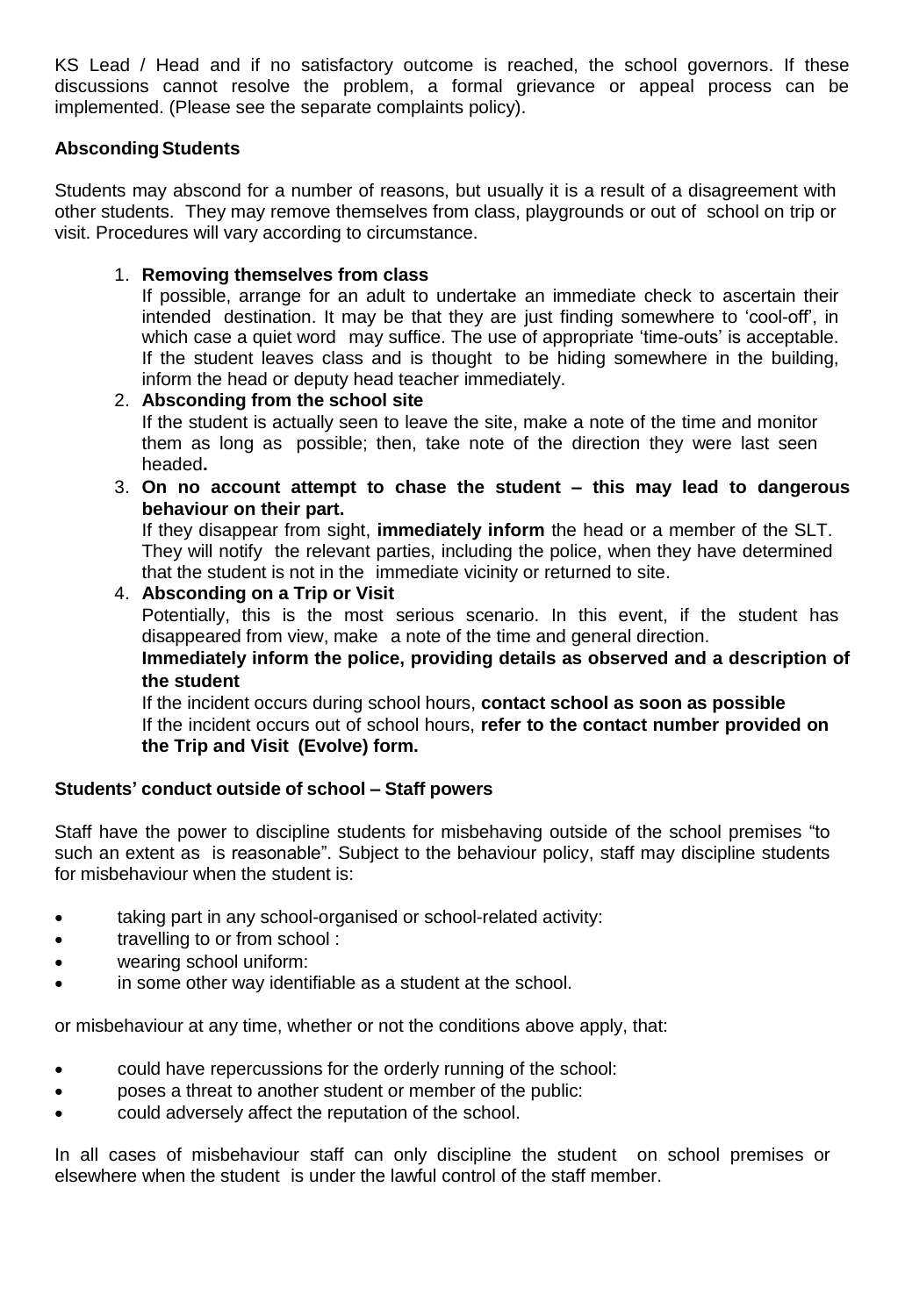# **Detention**

Staff have a power to issue detention to students and the school will make clear to students and parents that we use detention (including detention outside of school hours) as a sanction.

The times outside normal school hours when detention can be given (the 'permitted day of detention') include;

- any school day where the student does not have permission to be absent;
- non-teaching days usually referred to as 'training days', 'INSET days' or 'non-contact days'.

# **Matters for consideration when imposing detentions**

Parental consent is not required for detentions.

As with any disciplinary penalty a member of staff must act reasonably given all the circumstances when imposing a detention.

With lunchtime detentions, staff should allow reasonable time for the student to eat, drink and use the toilet.

# **Detentions outside school hours**

School staff should not issue a detention where they know that doing so would compromise a child's safety. When ensuring that a detention outside school hours is reasonable, staff issuing the detention should consider the following points:

- Whether the detention is likely to put the student at risk.
- Whether the student has known caring responsibilities which mean that the detention is unreasonable.
- Whether the parents ought to be informed of the detention. In many cases it will be necessary to do so, but this will depend on the circumstances. For instance, notice may not be necessary for a short after school detention if the parent is attending a review meeting in school.
- Whether suitable travel arrangements can be made by the parent for the student. It does not matter if making these arrangements is inconvenient for the parent.

### **Confiscation of Students' Items**

The **power to discipline** outlined earlier in the policy enables a member of staff to confiscate, retain or dispose of a student's property as a punishment, so long as it is reasonable in the circumstances. The law protects them from liability for damage to, or loss of, any confiscated items provided they have acted lawfully.

The **Power to search without consent** for "prohibited items" includes:

- knives and weapons
- Mobile phones or personal devices suspected of containing inappropriate material or emails used in 'cyber-bullying' incidents
- alcohol
- illegal drugs
- stolen items
- tobacco, cigarette papers and e-cigarettes
- fireworks
- pornographic images
- any article that has been or is likely to be used to commit an offence , cause personal injury or damage to property.
- Any article that the member of staff reasonably suspects has been, or is likely to be, used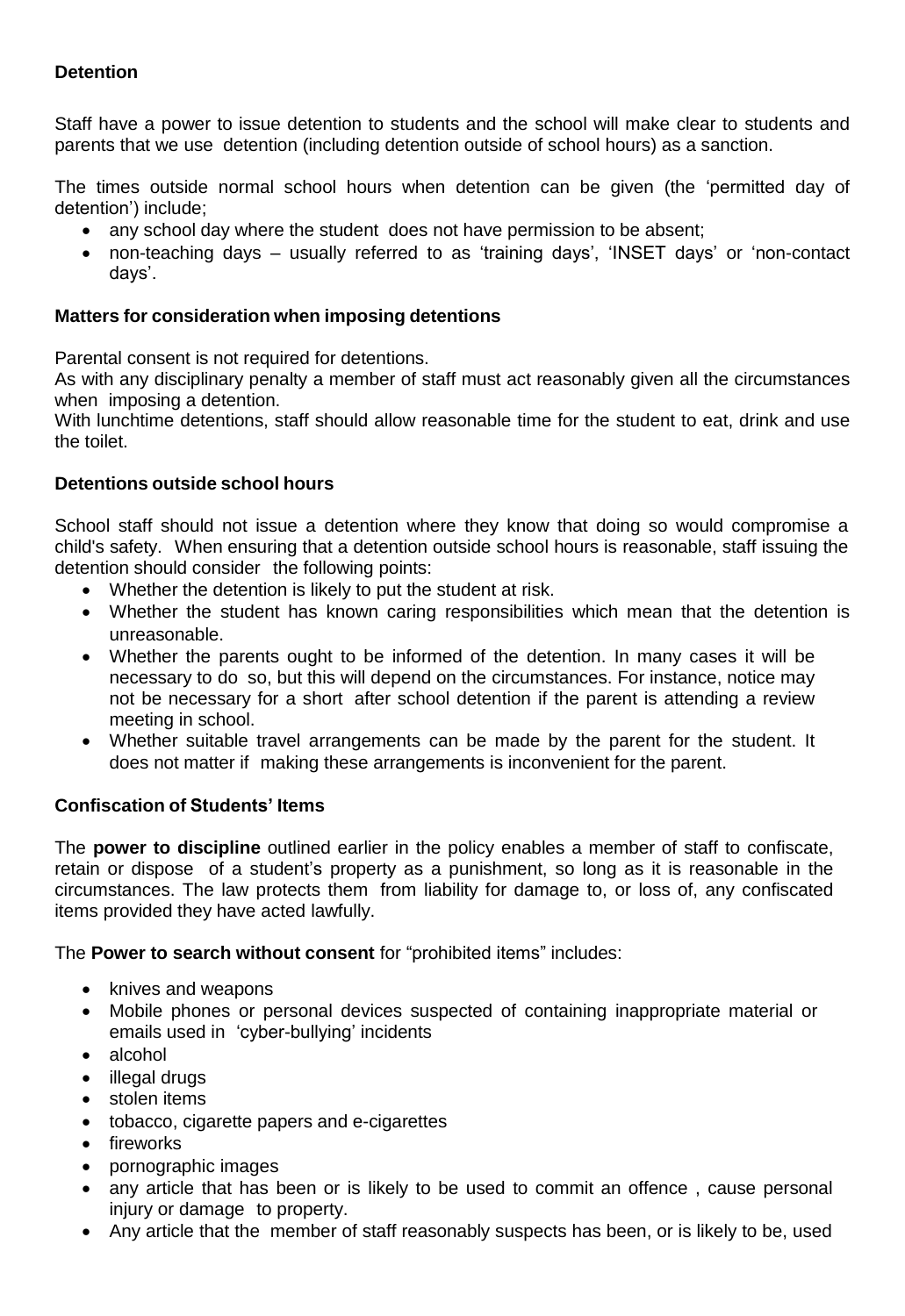to commit an offence, or

 To cause personal injury to, or damage to the property of, any person (including the student)

Weapons and knives and extreme or child pornography must always be handed over to the police, otherwise it is for the Headteacher to decide if and when to return a confiscated item. Parents should always be informed if a student's possessions have been confiscated and not returned by the end of day

### **Power to Use Reasonable Force**

Members of staff have the power to use reasonable force to prevent students committing an offence, injuring themselves or others (including self-defence), or damaging property, and to maintain good order and discipline in the classroom. We have a first response team who are MAPA (Management of Actual of Potential Aggression) trained

Headteachers and authorised school staff may also use such force as is reasonable given the circumstances when conducting a search without consent for knives or weapons, alcohol, illegal drugs, stolen items, tobacco and cigarette papers, fireworks, pornographic images or articles that have been or could be used to commit an offence or cause harm.

All incidences involving positive handling must be reported to the Head teacher and a report entered onto Sleuth. Parents will be immediately notified if such an incident has taken place.

#### **Inclusion Centre**

This important facility enables the school to be supportive of our students' needs and to reduce the need for fixed term exclusion.

The Centre has three important areas in two zones;

Zone 1 is to give students respite in times of emotional turmoil. They are listened to and provided with some solutions to their issues in a quiet and comfortable place.

In this zone there is also a place for students who disengage from a single lesson to complete their learning (thus avoiding disrupting the learning of others in their class), be guided and learn from the incident and thus return to their next lesson. They are accompanied here by a Teaching and Learning Assistant.

Zone 2 is a 5 cubicled area for students where behaviour is poor e.g. they have been violent, bullying, continuously disrupting the learning of others or racist. They will learn here for a maximum period of two weeks. They will undertake the work that the rest of their group are doing in order to not fall behind in their learning. Students will also receive personalised intervention strategies. Students will be reintegrated to their normal group as quickly as possible but for those students who are more challenging the reintegration will be done gradually to ensure success. Part of the Inclusion centre's role is to work with external agencies where appropriate.

The Inclusion Centre is also used to settle new students to the school (particularly if they have been out of education for some time).

We, from time to time, accommodate students from other special schools to help with their behaviour management. We would be happy to expand this service further.